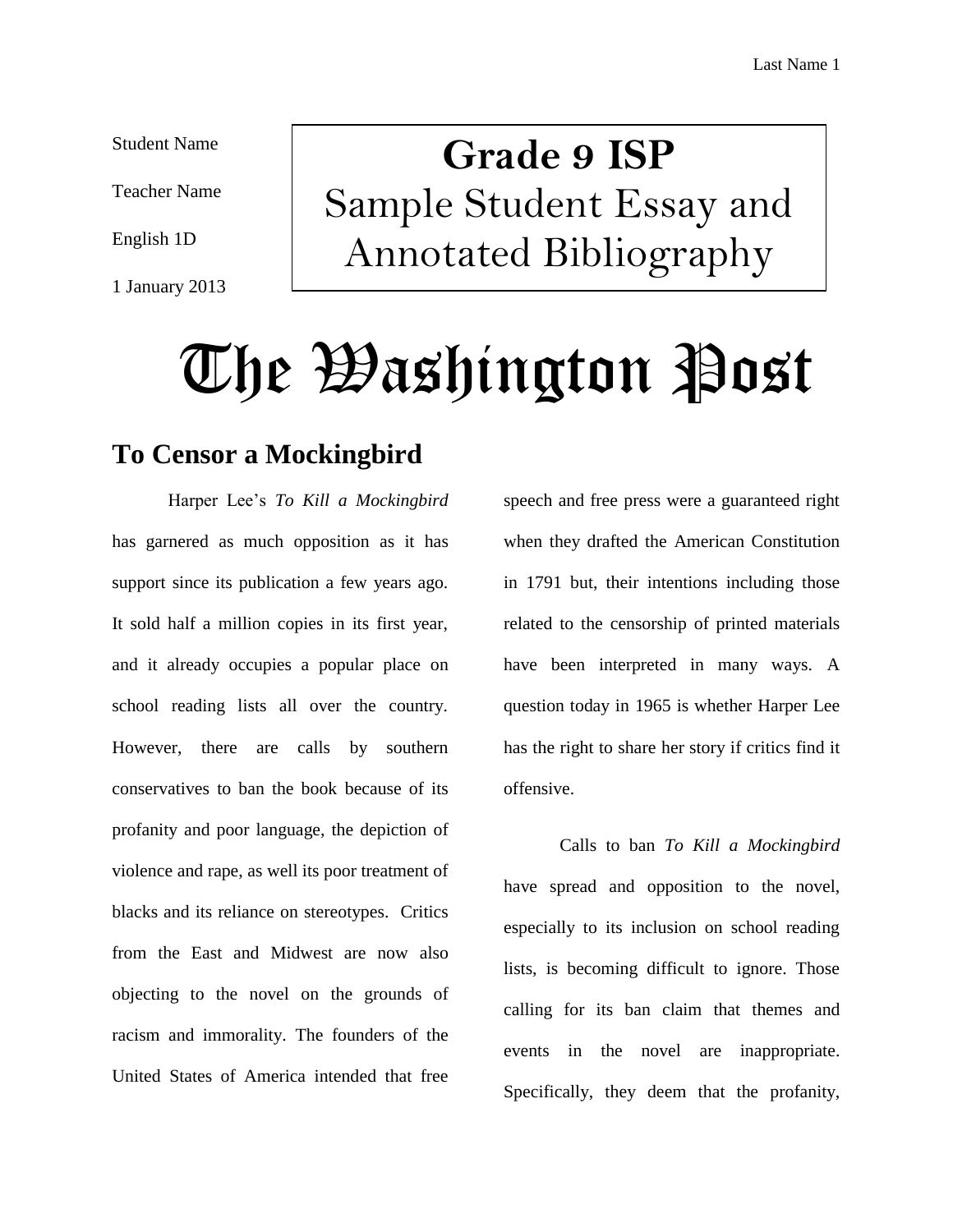poor language and black dialect of characters, depiction of violence and rape, unfair treatment of blacks, as well as the overall stereotyping of 1930s societal norms make this novel unsuitable for children. The novel is full of examples of poor grammar and at times, vulgar speech: "'There ain't no need to fear a cootie, ma'am. Ain't you ever seen one? … What fer, missus?'" (Lee 26) Another example is on page 128: '" 'd you bring me a book? 'd you know Aunty's here?"" There are numerous examples of profanity: '"Report and be damned to ye! Ain't no snot-nosed slut of a schoolteacher ever born c'n make me do nothin'! You ain't makin' me go nowhere, missus.'" (28) Bob Ewell's recount of the violent rape of Mayella also depicts sex and violence. "He stood up and pointed his finger at Tom Robinson. ' –I seen that black nigger yonder ruttin' on my Mayella!'" (173) True to her characters, Lee writes words of blacks in their black dialect: '"I say where the chillum?' …'an, she says – she was laughin', sort of  $-$  she says they all

gone to town to get ice creams. She says, 'took me a slap year to save seb'm nickels, but I done it. They all gone to town.'" (193) Much of the novel revolves around the violent rape of a white woman by the accused black man, Tom Robinson. Lee describes the rape which critics complain depicts more violence. '"…you say she was mighty banged up. In what way?' … 'she was pretty bruised up when I got there, and she had a black eye comin' … 'her arms were bruised, and she showed me her neck. There were definite finger marks on her gullet … and all around her throat.'" (168-169) The text illustrates the racial tension and segregation that existed in the South in the 1930s: '"Stop right there, nigger.' 'You ain't got no business bringin' white chillum here – they got their church, we got our'n. It is our church, ain't it, Miss Cal?'" (119) Opponents to *To Kill a Mockingbird* are also angered by stereotypes in the novel: the poor, illiterate and violent black man in Tom and the black man versus white woman illustrated in the rape of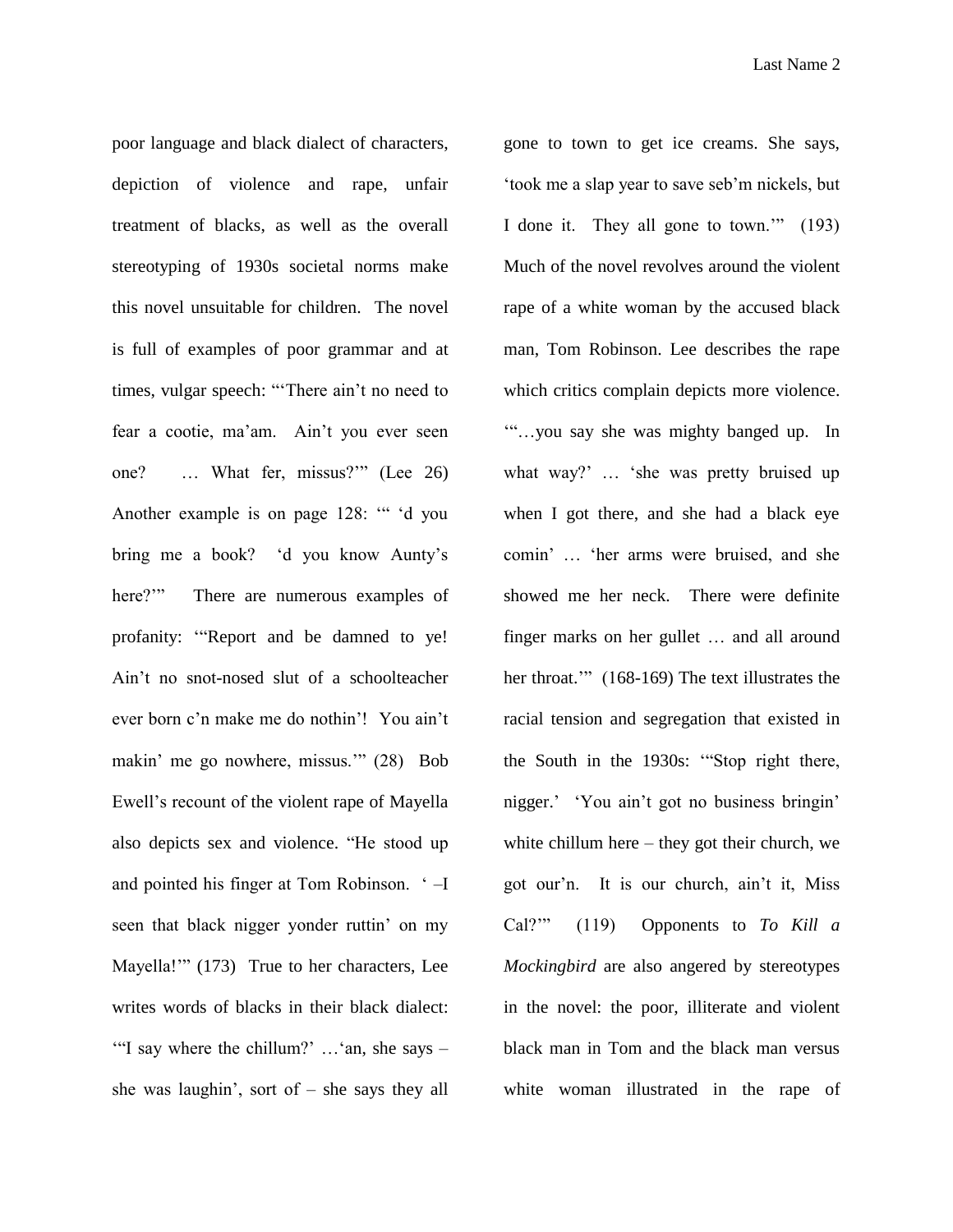Mayella. The rape incident itself is a sensitive issue due to its similarity to events judged in the ongoing Scottsboro Trials.

Critics of *To Kill a Mockingbird* must read more carefully and consider the context of the society in which they have grown up, and in which the novel was written. Lee does use stereotypes in writing about the treatment of black characters. But, she also uses stereotypes to challenge conventional thought and thereby set positive examples for young readers. The illiterate black man is replaced by the literate black housekeeper Calpurnia, who also speaks correctly, and who teaches her own son to read. Tom Robinson, the poor black man accused of raping a white woman, is not a violent person. Instead of feeling hatred and reacting with violence, he feels sorry for the woman accusing him. Atticus Finch, Tom's lawyer, is a courageous white man defending a black man in a southern court. Boo Radley, initially perceived to be cruel and violent, becomes a compassionate hero. All readers watch the novel's

protagonist, Scout, learning right from wrong, so why should young readers not be allowed to learn themselves with help from the novel's accurate depiction of life in the South?

Lee's writing of the novel was greatly influenced by social tensions of the times and so too has been the reception of the novel a decade later. By now, economic depression and the Scottsboro Trials of the 1930s, war and recovery of the 1940s, and social unrest and racial upheaval never before seen in the 1950s have been consuming and controversial. The past has led to extraordinary social change. The civil rights movement is in full at times violent -swing in the south. Desegregation in parts of everyday public life is taking hold thanks to Mrs. Parks and the Birmingham bus boycott, and Pollie Ann Myers and Autherine Lucy's application and admission to University of Alabama in Tuscaloosa. Of course this great change has been preceded by violent protest and the controversy has not settled. Many readers remain on edge. Adult readers including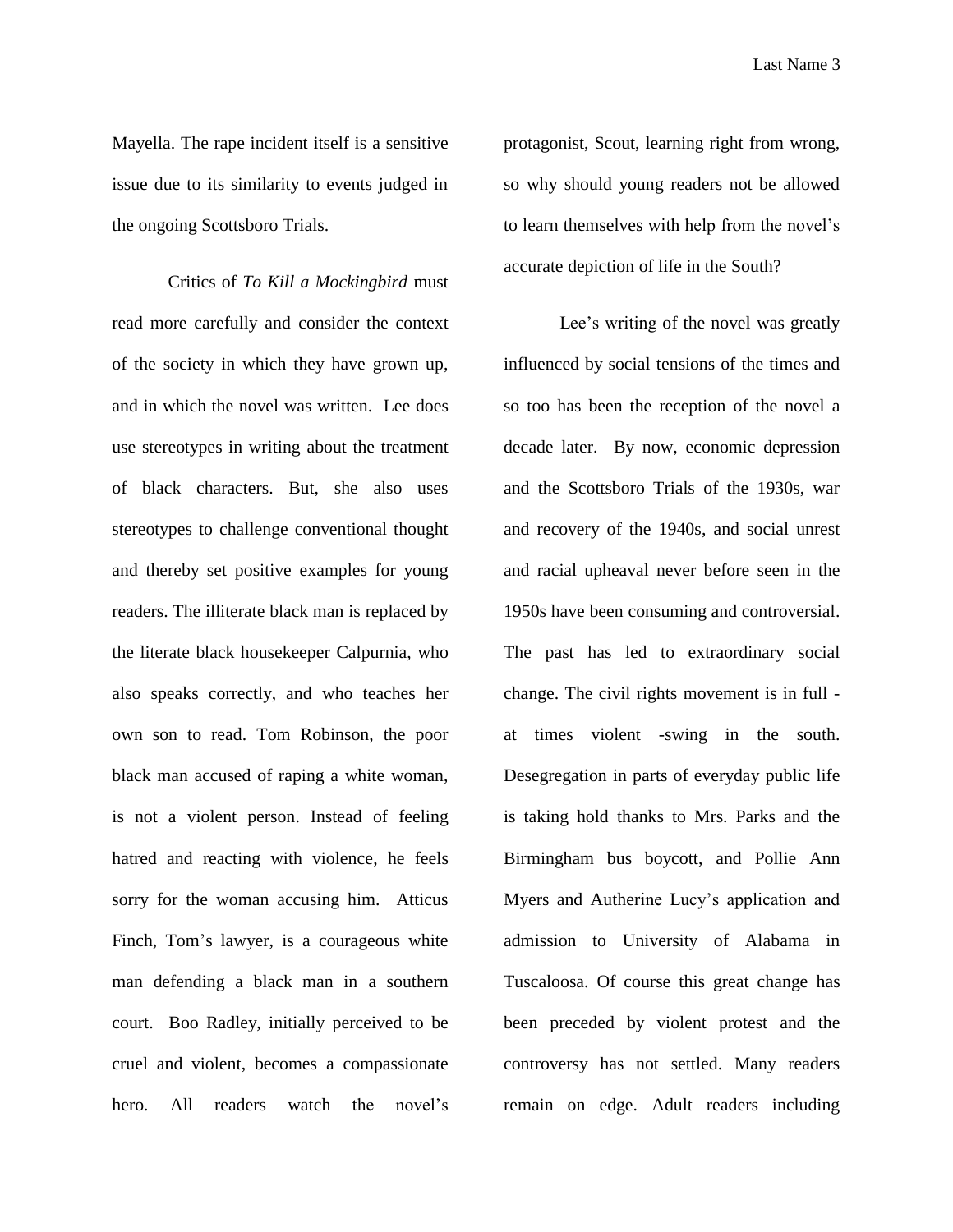critics have grown up in a world described at times as racist. In the pages of *To Kill a Mockingbird*, Atticus teaches Scout not to let ignorant people harass her for his defense of a black man. All readers can benefit from lessons of morality to better themselves and the world. Atticus' defense of an innocent black man was morally the right thing to do. Readers must act regardless of social status, colour and race in the interests of justice and equity. *To Kill a Mockingbird* illustrates the outcomes of the clashes between Maycomb's blacks and whites and the unfair treatment and attitude towards an innocent man. There are many lessons to take from these fictional situations.

The founders of the United States of America wanted a democratic society which requires the free exchange of information and ideas. In a debate about censorship, questions arise: what if the exchange offends, and can an author write what he or she wants without consequence? The biggest consequence of Lee's depiction of the treatment of blacks in

*To Kill a Mockingbird* is positive. That is, such treatment was unfair and discriminatory. At the centre of the debate to ban this novel is the question of whether morals should be taught in schools and if so, whose values? Social change since the 1930s shows that the values of those who misjudged and mistreated blacks in Maycomb are not the values Americans want to live by. Values shared by Atticus' including, "…all men are created equal…" (205), guide social change. Stories such as *To Kill a Mockingbird* are evidence of errors and their lessons provide tools to guide change to make the world safe, moral and fair. *To Kill a Mockingbird* is a product of our times. It is our story and one we best not forget, as to forget might lead us to repeat.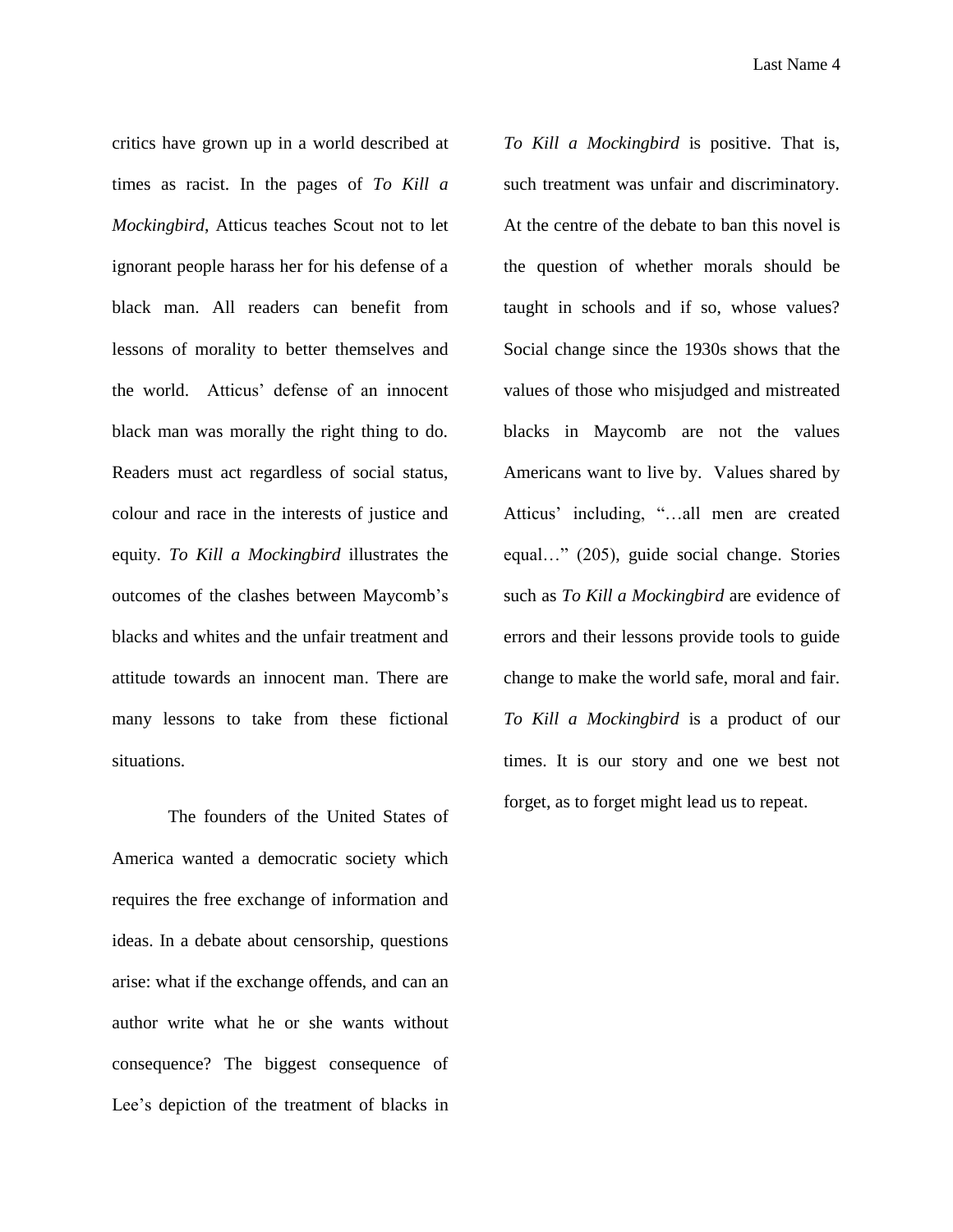Last Name 5

#### Annotated Bibliography

Bernard, Catherine. *Understanding To Kill a Mockingbird*. N.p.: Lucent Books, 2003. Print. Understanding Great Literature.

This is a book that summarizes why *To Kill a Mockingbird* is an important novel study and includes overviews of Harper Lee's life, the novel's historical background, as well as its plot, characters and themes. What I found most helpful was a chapter devoted to describing, in detail, some important historical events such as the economic depression in the South, the Jim Crow laws, the Scottsboro Trial, and Brown vs. Board of Education. I would not recommend this book to a student writing an essay or editorial on a specific topic related to *To Kill a Mockingbird* as the book is very much an overview and would be more useful as a general novel study helper.

## Durst Johnson, Claudia. *To Kill a Mockingbird: Threatening Boundaries*. New York: Twayne Publishers, 1994. Print.

This source is a book comprising five readings by Claudia Durst Johnson. The readings analyse themes and concepts in the novel that contribute to making it so popular. I found the author's discussion of the literary and historical context in which *To Kill a Mockingbird* was written, very helpful. I also relied greatly on the author's clear summary of reasons for early opposition to the novel. This book is credible because Claudia Durst interviewed Harper Lee about the context in which Lee wrote *To Kill a Mockingbird* and her opinions about the novel's reception. Ms. Durst Johnson is quoted and commended by other literary critics in many other essays on *To Kill a Mockingbird*. She is an English professor at University of Alabama in Tuscaloosa (where some of the most violent and intense demonstration to social change took place) which Harper Lee also attended. I would recommend this book to anyone interested in knowing more specific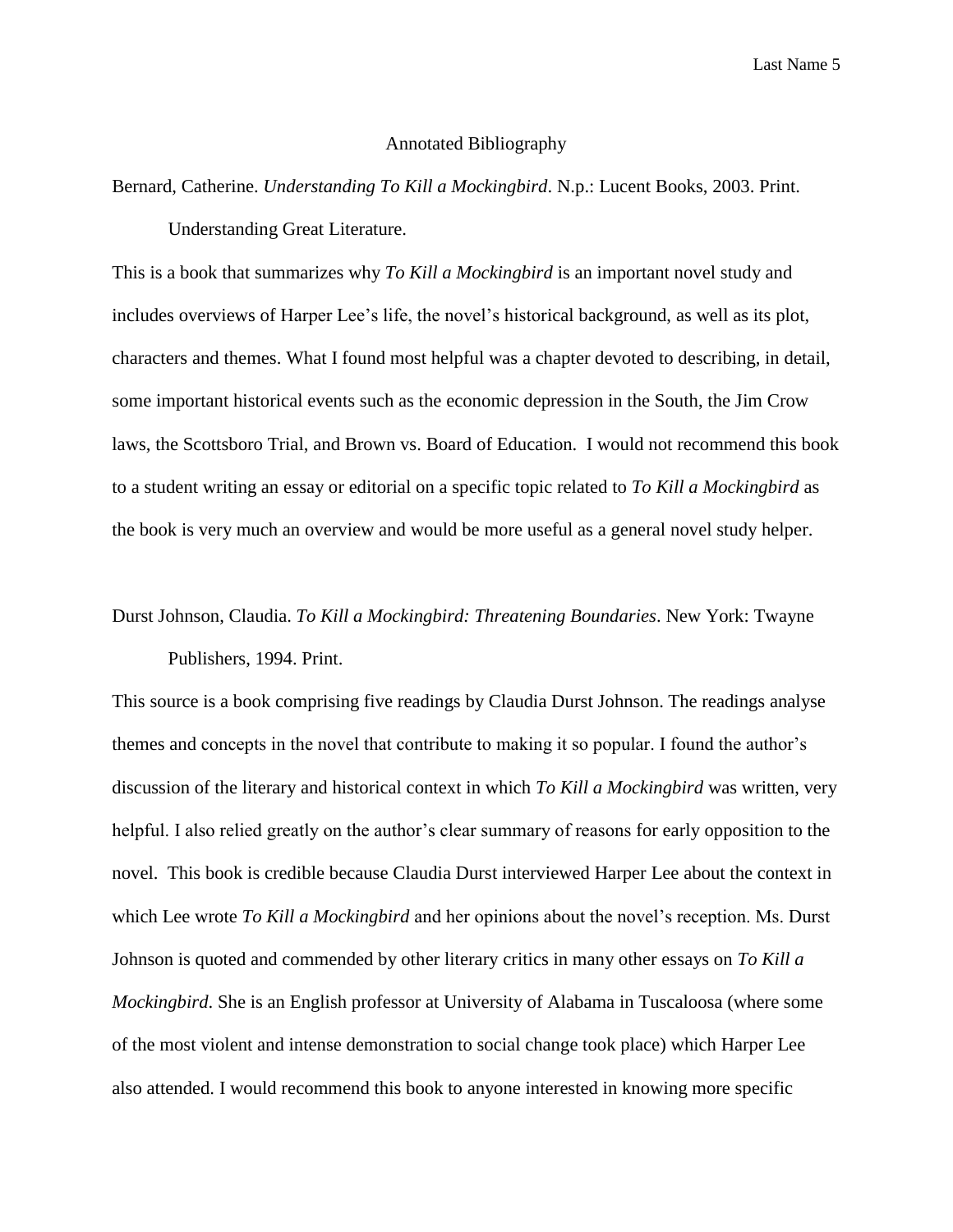details about the reception of *To Kill a Mockingbird*, and about why the book has made such an immediate and great impact.

- Lee, Harper. *To Kill a Mockingbird*. Warner Books Edition ed. New York: Warner Books ed., 1982. Originally published 1960. Print.
- Luther King, Marting, Jr., X, Malcolm, and Carmichael, Stokely. "Chapter 3L Black Power and Civil Rights in the Mid-1960s." *American Social Movements Series*. Ed. McConnell, William S. N.p.: Greenhaven Press, 2004. 90-114. Print.

This is a book made up of different types of writing pieces such as essays, book excerpts, speeches, newspaper articles, each about a topic related to a social movement. Because I was writing an editorial on a 1960 publication and from the perspective of its reception in the 1960s, I thought that it would include opinions and information that would help me understand the social context (especially the racism and racial tension) of the decade. The topics covered were far too broad and so were the perspectives of the authors/speakers for what I needed. I would not recommend this book to someone studying *To Kill a Mockingbird* as there are other much better sources that describe what was going on and being felt in the 1960s.

### O'Neill, Terry, ed. *Readings on To Kill a Mockingbird*. San Diago, CA: The Greenhaven Press, n.d. Print. Literary Companion Series.

This source is a compilation of critical essays on *To Kill a Mockingbird*. A few times in its introduction, it is written that *To Kill a Mockingbird*, despite its popularity, has not received much scholarly attention. I disagree with this point and so I felt a bit skeptical. However I found